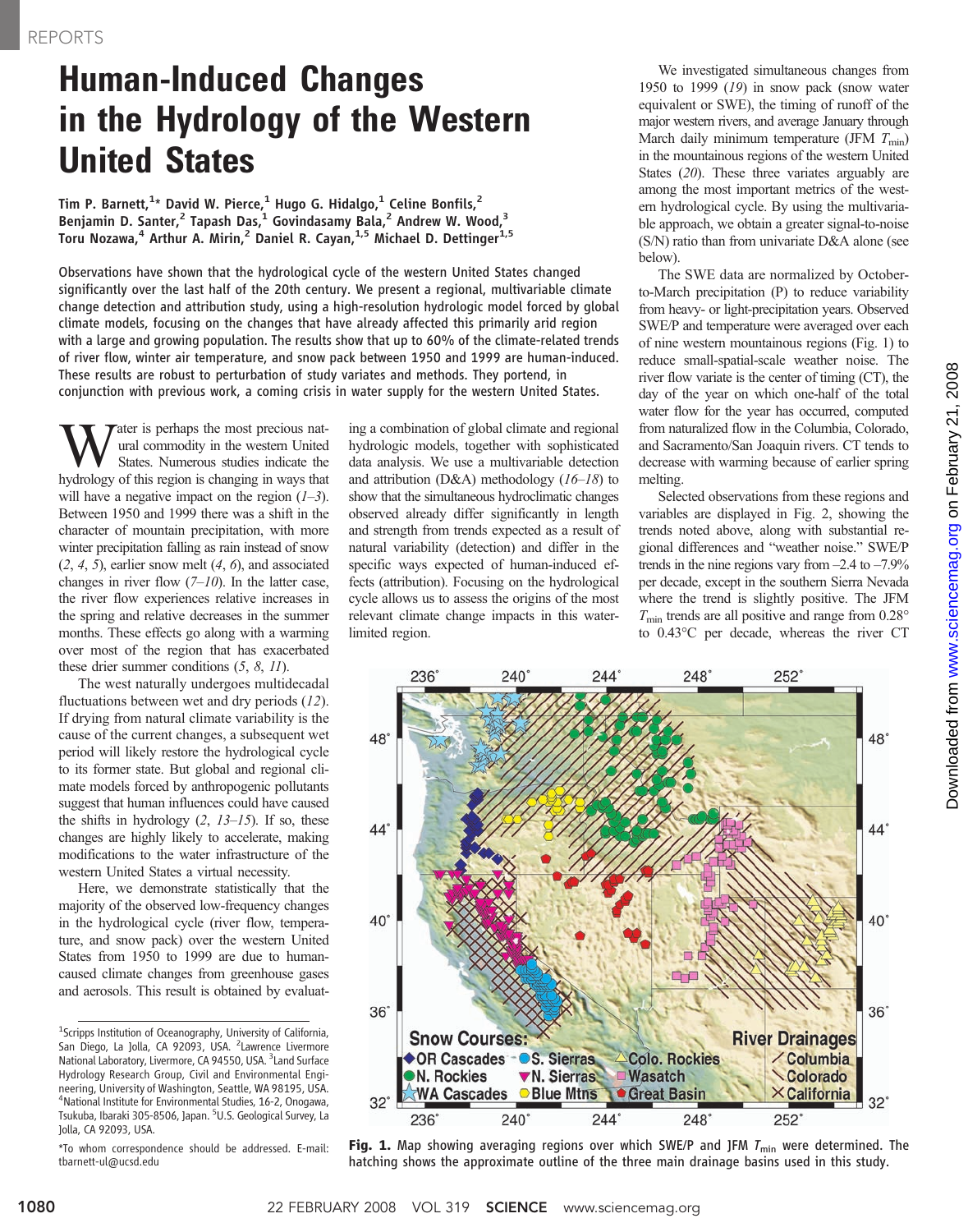arrives from 0.3 to 1.7 days per decade earlier. The challenge in D&A analysis is to determine whether a specific, predetermined signal representing the response to external forcing is present in these observations.

We compared the observations with results from a regional hydrologic model forced by global climate model runs. One of the global models, the Parallel Climate Model (PCM) (21), has been used previously in hydrological studies in the western United States (22) and realistically portrays important features of observed climate and the amplitude of natural internal variability. The second climate model, the anthropogenically forced medium-resolution Model for Interdisciplinary Research on Climate (MIROC) (23–25), was selected from the current Intergovernmental Panel on Climate Change (IPCC) AR4 set of global runs (26) because it had available many





20th-century ensemble members with daily data, and because it offered a high degree of realism in representing the Pacific Decadal Oscillation (PDO). We used the anthropogenically forced versions of these models to obtain an estimate for the expected signal not confounded by other forcing mechanisms. The models provided multiple realizations (10 for MIROC, 4 for PCM) of the historical response of the climate system to anthropogenic forcing. The daily output from these coarse-horizontal-resolution model results was downscaled to a  $1/8^{\circ} \times 1/8^{\circ}$  latitude-longitude grid by two different statistical methods [Bias Correction and Spatial Disaggregation (BCSD) (27) and Constructed Analogues (CA) (28)]. The downscaled temperature and precipitation data were supplied as input to the Variable Infiltration Capacity (VIC) hydrological model (15, 27, 29) to obtain river flow and SWE/P.

> Fig. 2. Observed time series of selected variables (expressed as unit normal deviates) used in the multivariate detection and attribution analysis. Taken in isolation, seven of nine SWE/P, seven of nine JFM  $T_{\text{min}}$ , and one of the three river flow variables have statistically significant trends.

Fig. 3. Fingerprints from the multivariate analysis of PCM and MIROC.

We used the downscaled model results to estimate an anthropogenic "fingerprint" for the PCM and MIROC models (30). The fingerprint describes the joint variability of SWE/P, JFM  $T_{\text{min}}$ , and river flow (Fig. 3) (20). The model fingerprints are very similar despite the different external forcings used (20, 26). The results show that warmer temperatures accompany decreases in SWE/P and decreases in CT of major western river systems. The sign of each variable is a monopole, indicating a coherent regional-scale signal over the western United States.

The temporal component of the fingerprint (not shown) is well represented by a simple trend. This implies that the fingerprint primarily captures the spatial expression of long-term changes, and not shorter-period climate modes (such as El Niño–Southern Oscillation or the PDO).

The signal strength is calculated as the leastsquares linear trend of the projection of a data set (model or observations) onto the fingerprint (20). The upper panel of Fig. 4 shows the ensemble mean signals for our various model runs and the observations (20). The observations show a positive signal indistinguishable from the PCM and MIROC anthropogenically forced runs. These signals exclude zero at the 95% confidence interval, thus achieving "detection."

We used 1600 years of downscaled control run data from two different global models (20) to estimate the probability that the observed signal could be due to natural, internal variability (Fig. 4, lower panel). The observed signal falls outside the range expected from natural variability with high confidence ( $P < 0.01$ ). In separate analyses for PCM and MIROC, the likelihood that the model signal arises from natural internal variability is between 0.01 and 0.001 (20). The different downscaling methods have little impact on these results. We conclude that natural internal climate variability alone cannot explain either the observed or simulated changes in SWE/P, JFM  $T_{\text{min}}$ , and CT in response to anthropogenic forcing.

PCM simulations forced solely by the combined impacts of observed solar variability and volcanic activity (Sol/Vol, Fig. 4) show a signal with sign opposite to that observed. We conclude that solar and volcanic forcing also fail to explain the observed hydrological changes.

Might anthropogenically induced precipitation changes account for our results? This is unlikely because our variables were chosen to minimize sensitivity to precipitation fluctuations. However, previous work has identified an anthropogenic effect on global-scale changes in precipitation (31). We conducted a univariate D&A analysis on precipitation, comparing the fingerprint obtained from the anthropogenic runs to the control runs and observations. The results (Fig. 4, lower panel) show that the observed changes in precipitation over the nine western U.S. mountain regions are indistinguishable from natural variability. We found the same for model precipitation (not shown). We conclude that although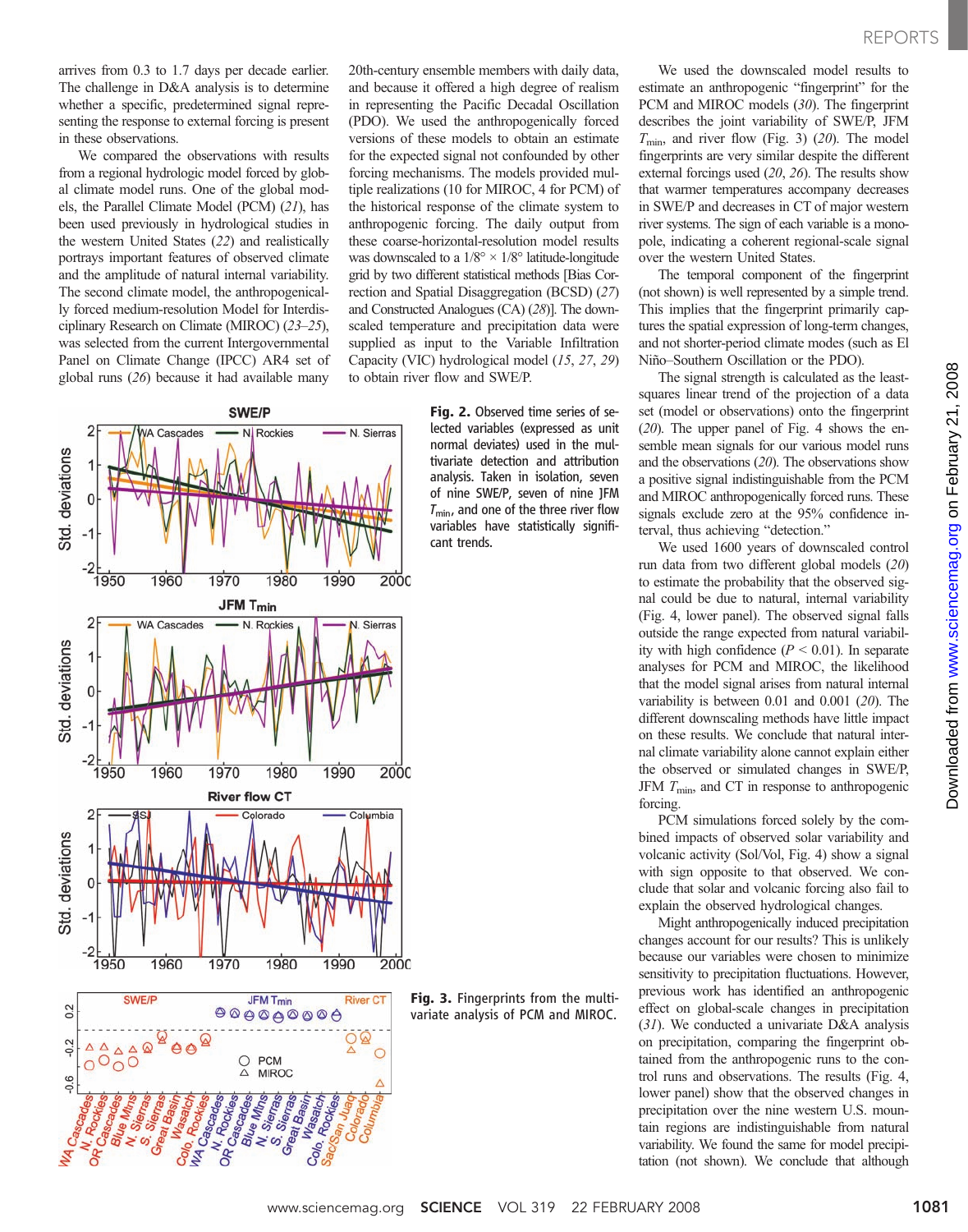precipitation may be affected by anthropogenic forcing on larger scales or in other regions, or in this region in the future, it cannot explain the strong changes in western U.S. hydrology from 1950 to 1999.

Finally, the observations are consistent with the anthropogenic model runs. The observed signal is stronger than found in either model, but



Fig. 4. Ensemble average signal strength (upper panel; standard deviations of the fingerprint's principal component per decade) and percentile rank of ensemble mean signal strength for the indicated model runs with respect to the combined (CCSM3-FV and PCM) control run (lower panel). Percentile values were calculated by Monte Carlo resampling of the control run taking into account N, the varying number of ensemble members. PCM (BCSD) and PCM (CA): PCM runs with anthropogenic forcing, with two different downscaling methods as described in the text  $(W = 4)$ . MIROC: MIROC runs with anthropogenic forcing  $(N = 10)$ . Sol/Vol: PCM runs with only solar and volcanic forcing included  $(N = 2)$ . The cross shows the signal strength obtained from the observations  $(W = 1)$ . For comparison purposes, also shown is the observed signal strength from a separate analysis of precipitation changes over the nine mountain regions (diamond). Values outside the hatched and crosshatched regions are significant at the 0.01 and 0.05 levels, respectively.

Fig. 5. Time-dependent S/N estimates for two different estimates of natural variability. The  $x$  axis is the last year of L-length linear trend in the signal estimate.

the differences are not statistically significant. The ensemble mean signal strength from PCM is 60% of the observed signal strength; that is, PCM estimates that three-fifths of the projected trend can be ascribed to human effects. The two downscaling methods give somewhat different signal strengths (Fig. 4), but the attribution holds no matter which is chosen. We conclude that application of a rigorous, multivariable D&A methodology shows a detectable and attributable signature of human effects on western hydrology.

We examined the time evolution of signal and noise by projecting the observations (signal) and control run data (noise) onto the multivariable fingerprint, then fitting linear trends of increasing length  $L$  to the resulting projected time series. This enabled us to calculate a S/N ratio as a function of  $L$  (from 10 to 50 years); Fig. 5 shows that the S/N ratio rises above the 5% significance threshold no later than 1986. This result is robust to uncertainties in the model fingerprint, model-based noise estimates, and statistical downscaling method (20). We also repeated the D&A analysis without areal weighting and found that it made no difference in our conclusions.

The variables examined here covary in a physically and internally consistent way: An increase in minimum temperature is associated with less SWE/P and earlier runoff. Quantitatively, we also compared the S/N obtained from separate analyses of each variable with that obtained for the full multivariable problem (20). For fixed choices of fingerprint, noise, and downscaling (32), the S/N values from the separate SWE/P, JFM  $T_{\text{min}}$ , and CT analyses were 2.90, 2.95, and 1.85, respectively, all significant at about the 0.05 level or above. The multivariable analysis had a S/N of 3.62, and so it has quantitative value as well as providing a test of whether SWE/P, JFM  $T_{\text{min}}$ , and CT covary in a physically consistent way.

Our results are robust with respect to uncertainties in model estimates of anthropogenic climate fingerprints and natural variability, downscaling method, and the choice of univariate or multivariate D&A analysis. Estimates of natural variability used for significance testing agree well with those derived from paleo proxies (20). The analyses show with high confidence that



the majority of the detrimental changes already seen in western U.S. hydrology are caused by human-induced effects. PCM, which has the most realistic signal strength, shows that human effects account for 60% of the observed 1950– 1999 trend in signal strength. MIROC accounts for 35% of the trend. On the basis of Fig. 4 (upper panel) and the discussion of MIROC in (20), the PCM number seems more reliable.

Our results are not good news for those living in the western United States. The scenario for how western hydrology will continue to change has already been published using one of the models used here [PCM (2)] as well as in other recent studies of western U.S. hydrology [e.g.,  $(15)$ ]. It foretells water shortages, lack of storage capability to meet seasonally changing river flow, transfers of water from agriculture to urban uses, and other critical impacts. Because PCM performs so well in replicating the complex signals of the last half of the 20th century, we have every reason to believe its projections and to act on them in the immediate future.

## References and Notes

- 1. P. Gleick, Water Resour. Res. 23, 1049 (1987).
- 2. ACPI, The Accelerated Climate Prediction Initiative, Clim. Change 62, 444 (2004).
- 3. B. Udall, G. Bates, Intermountain West Climate Summary, Western Water Assessment, January 2007 (available from University of Colorado).
- 4. A. F. Hamlet, P. W. Mote, M. P. Clark, D. P. Lettenmaier, J. Clim. 18, 4545 (2005).
- 5. N. Knowles, M. D. Dettinger, D. R. Cayan, J. Clim. 19, 4545 (2006).
- 6. P. W. Mote, A. F. Hamlet, M. P. Clark, D. P. Lettenmaier, Bull. Am. Meteorol. Soc. 86, 39 (2005).
- 7. M. D. Dettinger, D. R. Cayan, J. Clim. 8, 606 (1995).
- 8. D. R. Cayan, S. Kammerdiener, M. D. Dettinger, J. Caprio,
- D. Peterson, Bull. Am. Meteorol. Soc. 82, 399 (2001). 9. I. T. Stewart, D. R. Cayan, M. D. Dettinger, J. Clim. 18, 1136 (2005).
- 10. S. K. Regonda, B. Rajagopalan, M. Clark, J. Pitlick, J. Clim. 18, 372 (2005).
- 11. P. Y. Groisman et al., J. Hydrometeorol. 5, 64 (2003).
- 12. Colorado River Basin Water Management, Evaluating and Adjusting to Hydroclimatic Variability (National Academy of Sciences, Washington, DC, 2007).
- 13. P. C. D. Milly, K. A. Dunne, A. V. Vecchia, Nature 438, 347 (2005).
- 14. R. Seager et al., Science 316, 1181 (2007); published online 4 April 2007 (10.1126/science.1139601).
- 15. N. Christiansen, D. Lettenmaier, Hydrol. Earth Syst. Sci. Discuss. 3, 1 (2006).
- 16. T. P. Barnett, M. Schlesinger, J. Geophys. Res. 92, 14772 (1987).
- 17. B. D. Santer et al., Clim. Dyn. 12, 77 (1995).
- 18. R. Schnur, K. I. Hasselmann, Clim. Dyn. 24, 45 (2005). 19. Note that this period excludes the large-scale changes in runoff, precipitation, and water storage that have occurred in the southwest, especially the Colorado River drainage, since 2000. We do not claim that the large changes since
- 2000 are necessarily the result of human-induced warming.
- 20. See supporting material on Science Online.
- 21. W. Washington et al., Clim. Dyn. 16, 755 (2000). 22. T. P. Barnett et al., Clim. Change 62, 1 (2004).
- 23. K-1 Model Developers, K-1 Coupled Model (MIROC) Description (K-1 Technical Report 1), H. Hasumi, S. Emori, Eds. (Center for Climate System Research, University of Tokyo, 2004).
- 24. T. Nozawa et al., Geophys. Res. Lett. 32, L20719 (2005).
- 25. T. Nozawa et al., MIROC, CGER's Supercomputer Monograph Report 12 (Center for Global Environmental Research, National Institute for Environmental Studies, Tsukuba, Japan, 2007).